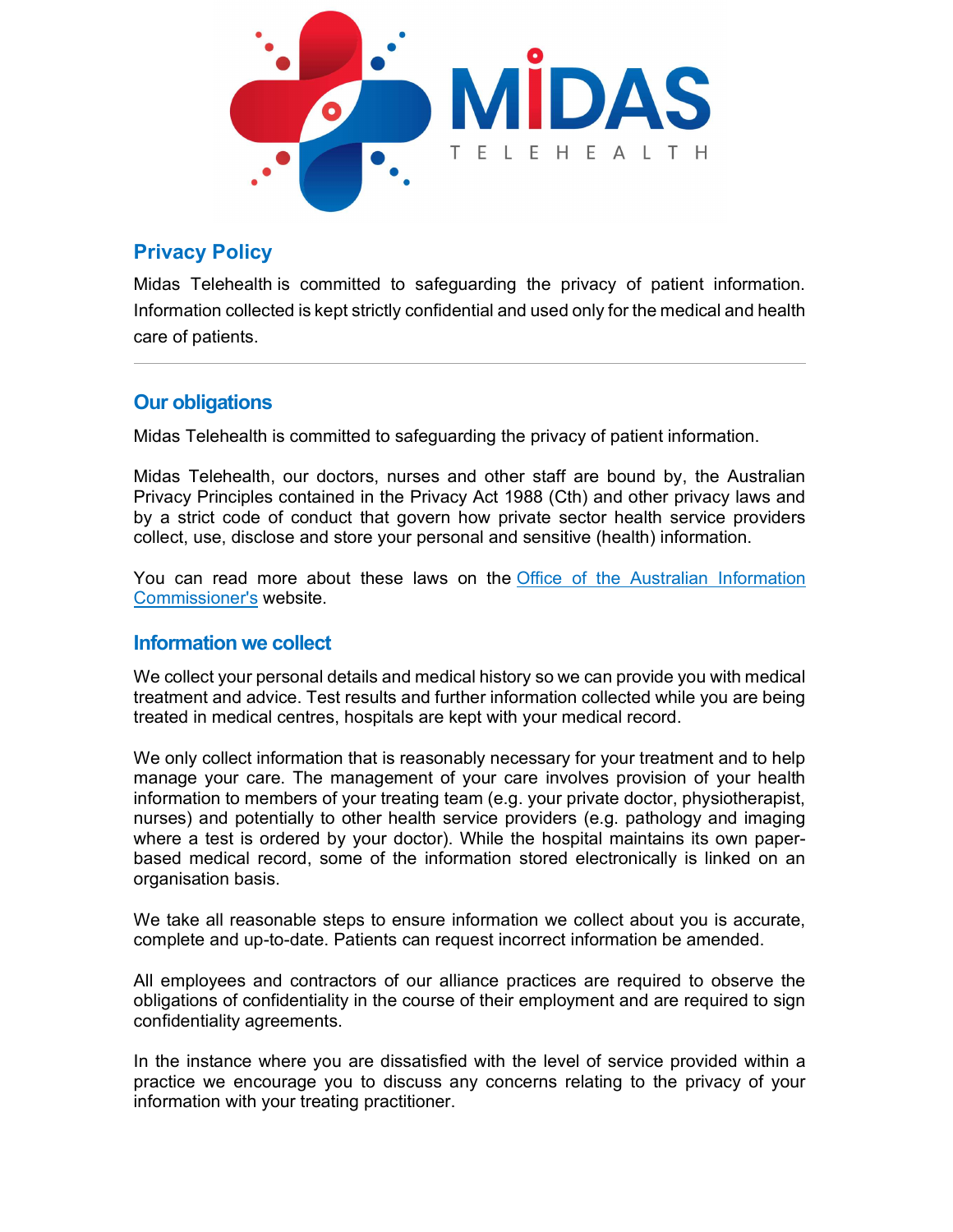

 We take reasonable steps to ensure information we collect about you is stored securely. We are required by law to retain medical records for certain periods of time depending on the type of record and facility.

Information we collect may include:

- Name
- Date of birth
- Address
- Contact numbers
- Financial details (e.g. health fund details, person responsible for the account)
- Medical information including medical history, mental health history, personal history, medications, allergies, adverse events, immunisations, social history, family history and risk factors.

### Why this information is collected

If you are to receive, or have received, a service from any Midas Telehealth facility, we will collect and hold your personal information to:

- Provide the required treatment, service and advice
- Administer and manage those services, including charging, billing and debt collection
- Contact you to provide advice or information relating to your treatment
- Conduct appropriate health insurance eligibility checks
- Improve the quality of our services through research and development
- Conduct regular surveys to gain an understanding of individual needs
- Maintain and develop business systems and infrastructure to improve the services we provide

#### How this information is collected

We will ordinarily collect your personal information directly from your nominated GP's Medical Centre.

Sometimes we may also need to collect information from third parties (e.g. a relative, power of attorney, employer or other health services provider), if it is unreasonable or impracticable to collect it from you (e.g. in the case of an emergency).

In the event that you do not have capacity to provide consent to treatment, we will need to provide information about your condition to your substitute decision-maker to allow that person to make decisions on your behalf. We may also disclose information about your condition to persons who are responsible for you where this is necessary to provide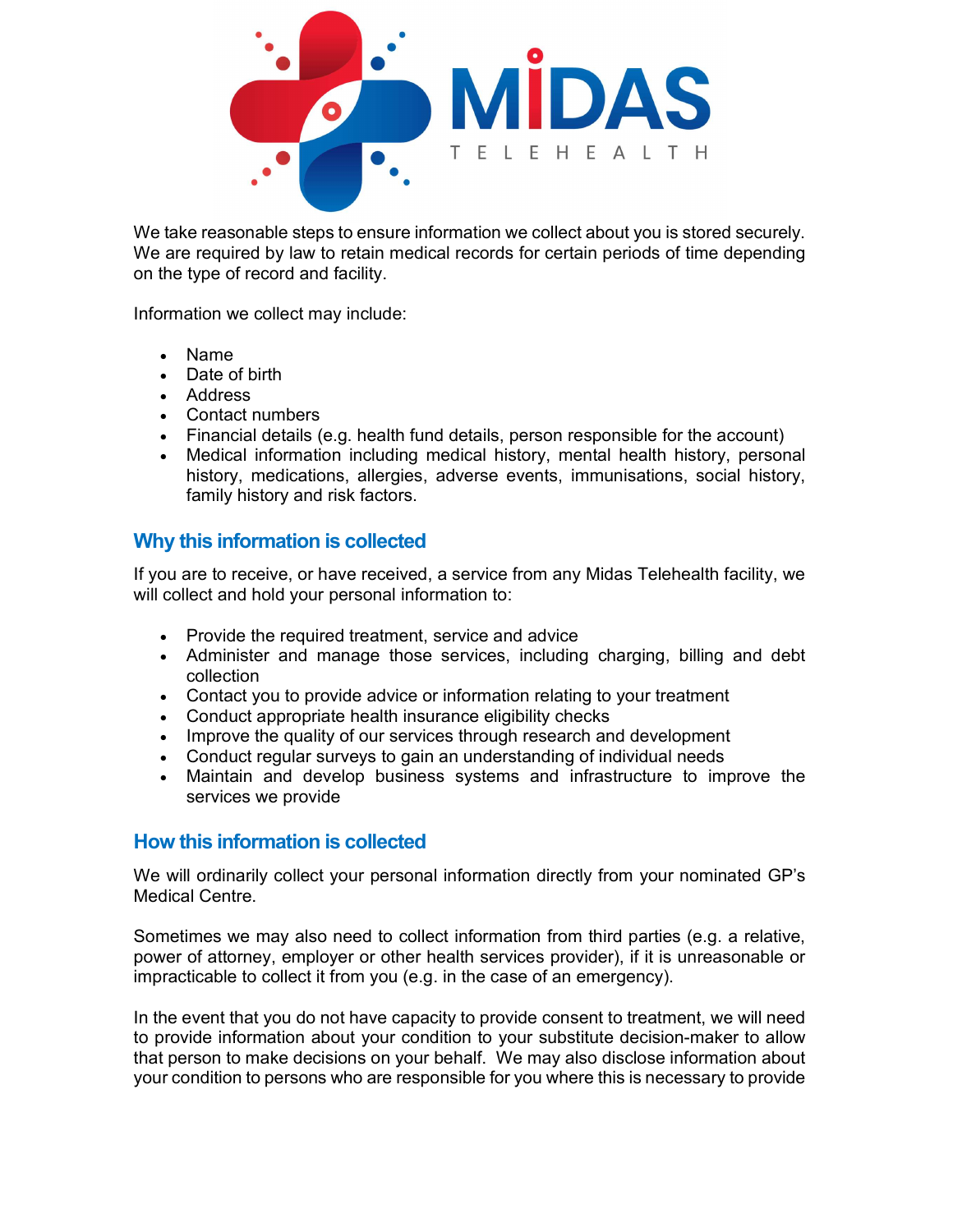

appropriate care to you or on compassionate grounds. If you do not want your personal information disclosed to a particular person, please let us know.

To facilitate continuation of your care following discharge, it is our practice to disclose personal information to your nominated General Practitioner. If you do not want your personal information disclosed to your nominated General Practitioner, please let us know.

## DATA SECURITY

All due care will be taken to ensure the protection of patient privacy during the transfer, storage and use of personal health information.

All information systems are encrypted by a minimum 256 bit encryption key and staff logins require second factor authentication.

Retention of medical records is for a minimum of 7 years from the date of last entry into the patient record unless the patient is a child in which case the record is kept until the patient attains the age of 25 years.

#### Consequences of not providing personal information

If you do not wish for us to collect certain information, you will need to tell us so we can discuss any consequences this may have for your health care. If you do not provide us with certain personal information, this may impact on our ability to provide you with quality care.

#### Use and disclosure of personal information

We will use and disclose your information for purposes directly related to your treatment and in ways you would reasonably expect for your ongoing care. This may include, but is not limited to the transfer of relevant information to your nominated GP, to another treating health service or hospital.

The main purpose of collecting information about you is to provide ongoing medical treatment and advice.

We are required to disclose some information to State and Commonwealth Government agencies to comply with laws regarding the reporting of notifiable diseases and statistics. Your personal information may be required as evidence in court when subpoenaed.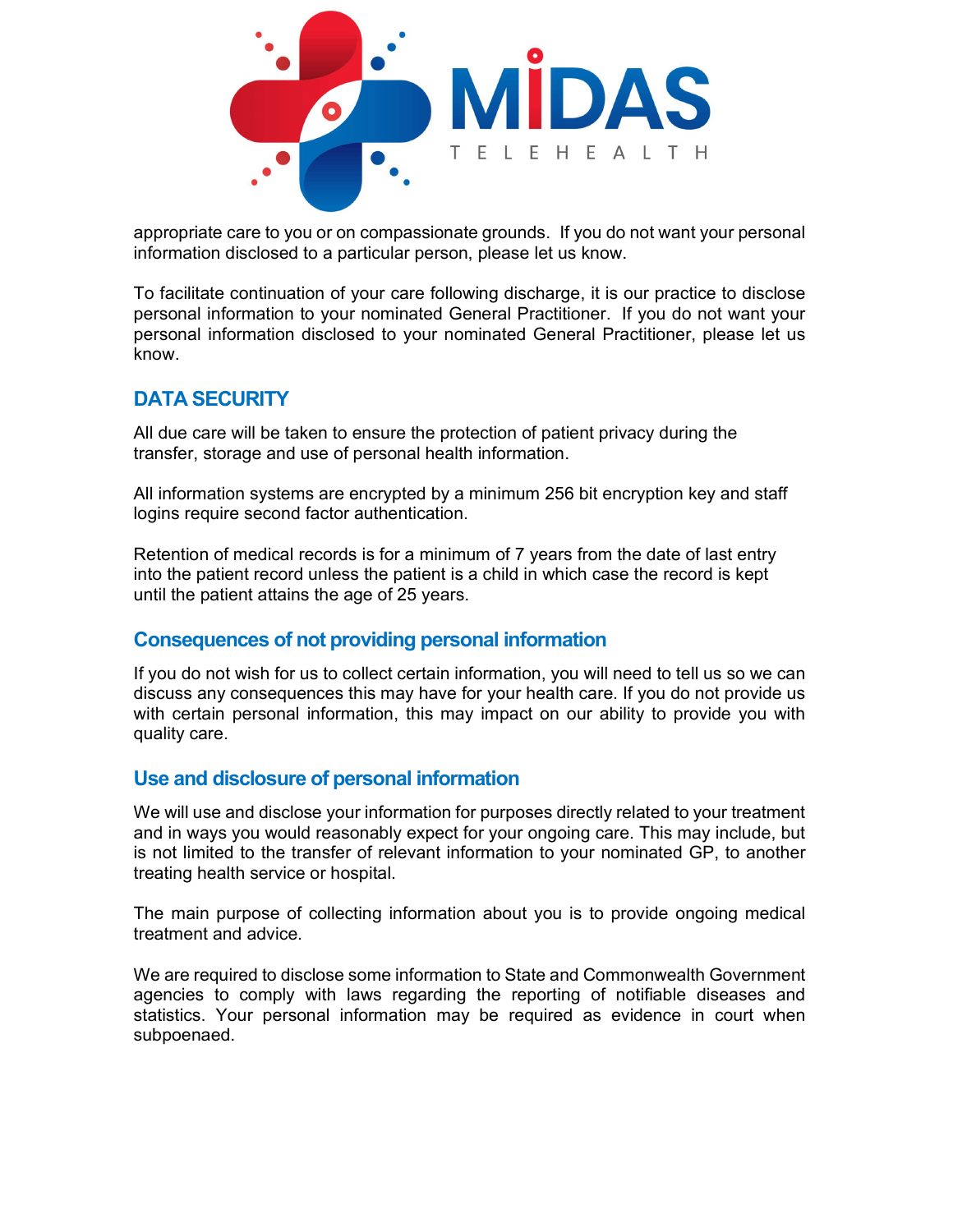

If there has been a break in the continuity of patient care, we might need to seek your consent before releasing information to a new doctor or health professional. If the situation is an emergency, consent is not required.

We cannot use your information for direct marketing purposes unless you provide authorisation.

Our staff may convey to your next of kin or a close family member, general information about your condition while in hospital, in accordance with the accepted customs of medical practice, unless you request otherwise.

Our policies and procedures ensure our staff treat your information confidentially and discreetly.

Midas Telehealth does not ordinarily disclose patient personal information to entities overseas. You may direct us to do so if, for example, your health insurer is based outside of Australia. Privacy regulations in other countries may not be as strict as in Australia.

### Storing personal information

We store personal information in a variety of ways, including paper and electronic formats.

The security of information is important to Midas Telehealth. Our staff are responsible for maintaining the security of patient information from unauthorised access, to misuse, loss and damage.

#### Access to your information

You are entitled to request access to all personal information including your medical record held by the service. Normally you will be asked to apply for access in writing and provide identification. You may be charged a fee for copies of your personal information or medical records.

Access to personal information may be declined in special circumstances, such as where giving access would put you or another person at risk of harm, or if it would unreasonably impact on someone else's privacy.

If you believe the information, we hold about you is incorrect and an error has been made, please let us know and we will correct the information. If we believe the information is correct, you may request that your view be noted on the record.

Requests for access to or correction of your medical record should be addressed to your health service provider's Medical Record Department.